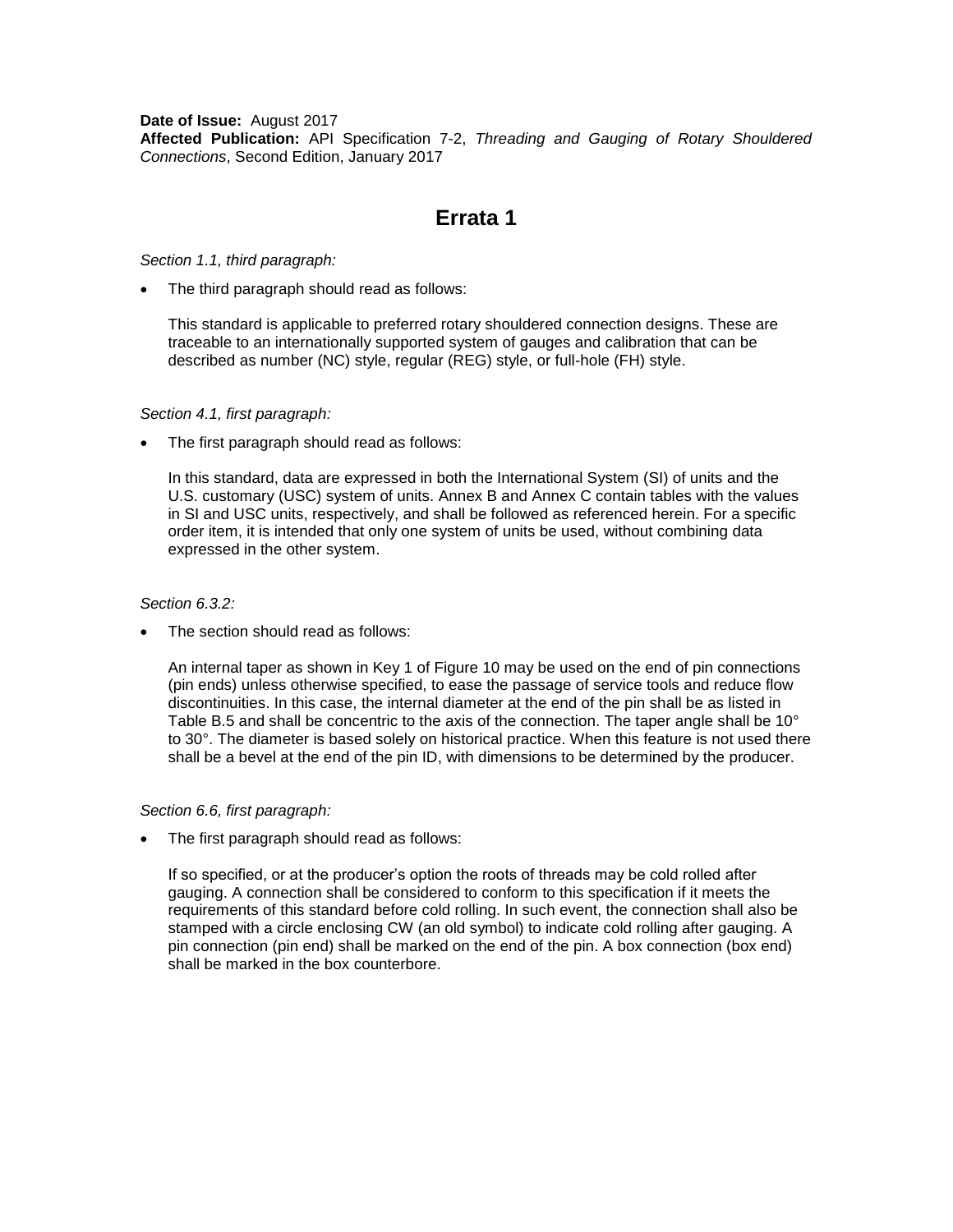*Section 7.1.2.2:*

The section should read as follows:

The instruments described herein are precision instruments and shall be handled in a careful and intelligent manner, commensurate with the maintenance of the high accuracy and precision required for inspection under the requirements of this gauging practice (see Annexes G, H, and I for guidance). If any instrument is damaged, for instance inadvertently dropped or severely shocked, it shall not be used for inspection purposes until its accuracy has been reestablished.

#### *Section 7.2.2:*

The section should read as follows:

The manufacturer shall have available Working gauges, as defined in Section 8 of this standard, to gauge product threads and shall maintain all Working gauges in such condition as to ensure that product threads, gauged as required herein, are acceptable (see Annex G for guidance on the care and use of Working gauges). The Working gauges shall comply with all the stipulations on calibration and retest as specified in Section 9. The use of Reference Master gauges in checking product threads should be minimized. Such use should be confined to cases of dispute that cannot be settled by rechecking the Working gauges against the Reference Master. Good care should be exercised when the Reference Master gauge is assembled on a product thread. The purchaser of Reference Master gauges shall comply with all the stipulations on calibration and retest as given in Section 9.

# *Section 7.5.2:*

The section should read as follows:

The taper of threads shall be measured with an instrument having a precision of 0.025 mm (0.001 in.) or higher within the measurement range used.

# *Section 7.6, second paragraph:*

The second paragraph should read as follows:

A standard template as shown in Figure 16 shall be used for standardizing the height gauge. The standard templates shall be constructed to compensate for the error in measuring height normal to the taper cone instead of normal to the thread axis. For the U-groove on standard templates, the depth of the groove shall conform to the dimensions  $h_{cn}$  shown in Table B.7 (column 6) within a tolerance of  $\pm 0.005$  mm ( $\pm 0.0002$  in.).

# *Section 8.1, second paragraph:*

The second paragraph should read as follows:

The standoff value,  $\mathcal{S}_{_{\!0}},$  of certified Reference Master gauges (Figure 17a) shall be measured at 20 °C  $\pm$  1 °C (68 °F  $\pm$  1.8 °F). Verifications of Working gauges (Figures 17b to 17d) may be at any temperature as long as both the master and Working gauges have normalized to the same temperature.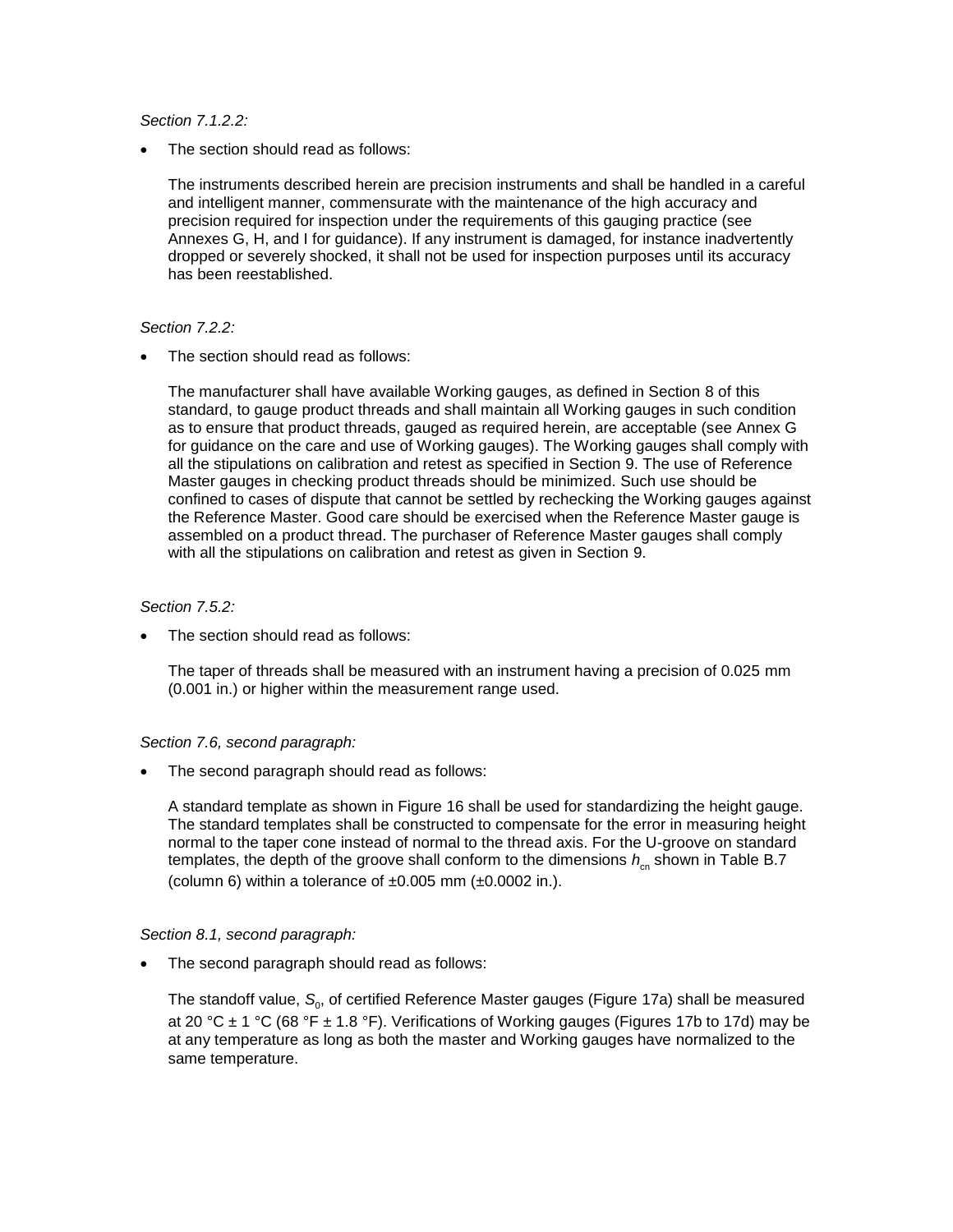*Figure 19, key and note section:*

- Item 12 in the key should read as follows:
	- 12 torque hammer hole diameter, 15.9 mm +0.4/0 mm (0.63 in. +0.016/0 in.); for gauges with pitch diameter < 50 mm (2.0 in.), the hole diameter shall be 9.53 mm +0.25/0 mm (0.38 in. +0.01/0 in.).
- The note section at the bottom of the figure should read as follows:

NOTE See Tables B.9 and B.10 (C.9 and C.10) for dimensions.

#### *Figure 20, key and note section:*

- Item 12 in the key should read as follows:
	- 12 torque hammer hole diameter, 15.9 mm +0.4/0 mm (0.63 in. +0.016/0 in.); for gauges with pitch diameter < 50 mm (2.0 in.), the hole diameter shall be 9.53 mm +0.25/0 mm (0.38 in. +0.01/0 in.).
- The note section at the bottom of the figure should read as follows:

NOTE See Tables B.9 and B.10 (C.9 and C.10) for dimensions.

#### *Section 9.1, third paragraph:*

The third paragraph should read as follows:

All instruments shall be exposed to the same temperature conditions as the gauge to be inspected, for a time sufficient to eliminate any temperature difference. All measurements of gauges shall be made at 20 °C  $\pm$  1°C (68 °F  $\pm$  1.8 °F).

# *Section 9.3.1.3, first paragraph:*

The first paragraph should read as follows:

The pair shall be mated hand tight without spinning into place and a complete final engagement shall be accomplished with the torque hammer specified for each size (see Figure 21). Torque-hammer masses are as follows.

# *Annex B, header and title:*

The header and title should read as follows:

# **Annex B** (normative)

# Tables in SI Units

*Table B.2:*

The fourth row should read as follows:

|  | taper | mm/mm | $\sqrt{a}$<br>77 V | $\prime\prime$ | $\prime$ | 1/6 |  |  |
|--|-------|-------|--------------------|----------------|----------|-----|--|--|
|--|-------|-------|--------------------|----------------|----------|-----|--|--|